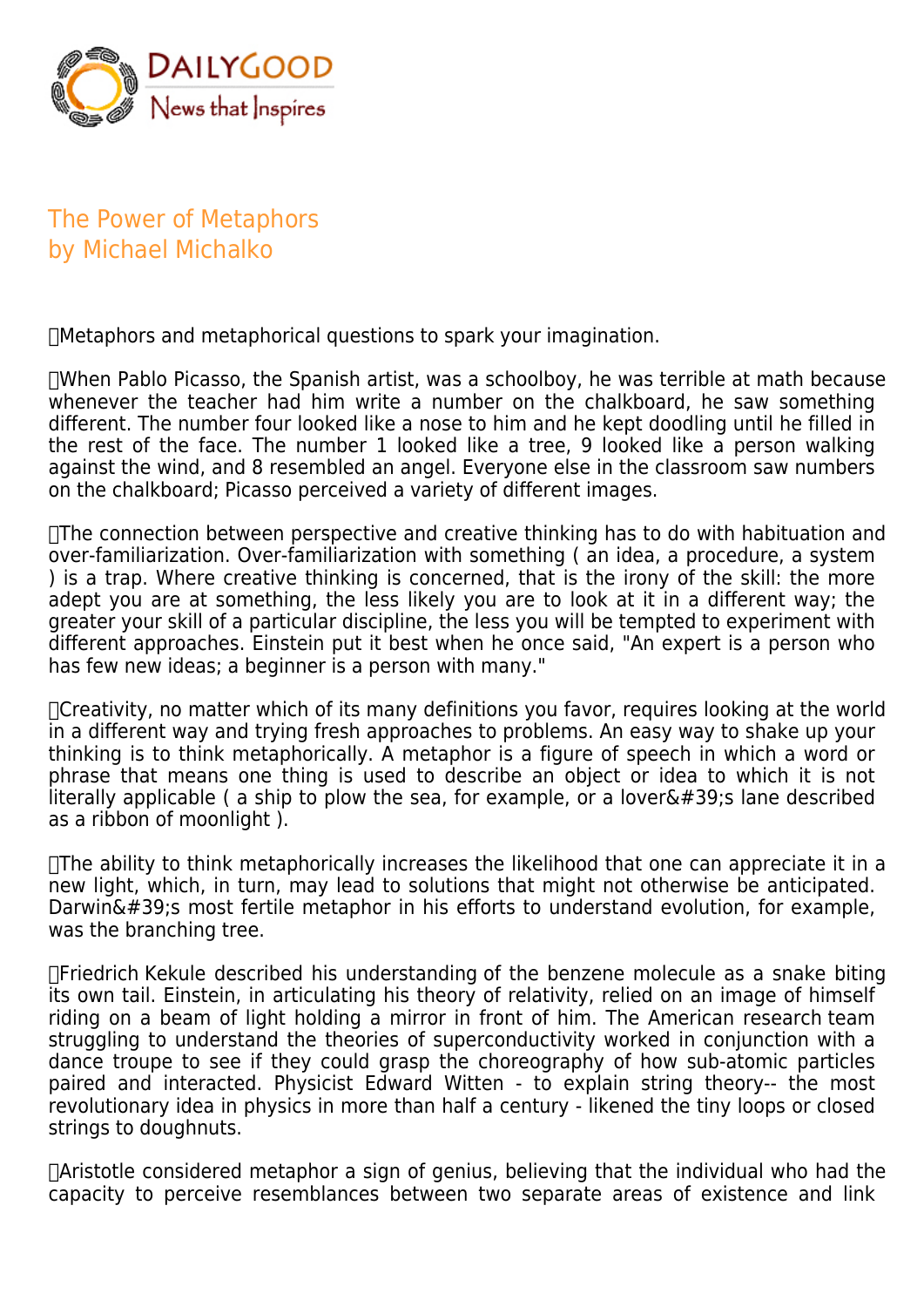them together was a person of special gifts. If unlike things are really alike in some ways, perhaps, they are so in others.

 With metaphorical thinking, you shift your frame of reference and make a connection between the problem and something else. Take a moment and suppose you want to increase your personal productivity at work. Your problem could be stated as, "In what ways might I become more productive at work?" What ideas do the following metaphorical questions spark in your imagination about the problem?

## THOUGHT EXPERIMENT

 $\mathbb{T}^*$  What animal is like your problem? Why?

 $\mathbb{T}^*$  A cheeseburger is like the solution to the problem because.........

 $\mathbb{T}^*$  How is your problem like a flash light? How are the components similar? How can the similarities and differences provide ideas?

 $\mathbb{R}^*$  How is an iceberg like an idea that might help you solve the problem?

 $\mathbb{T}^*$  If your problem were a lawn, what would the weeds be? How would you remove them?

 $\mathbb{T}^*$  Why is a road map like your problem? What ideas can you get from a road map to help solve your problem? How about a GPS?

 $\mathbb{T}^*$  How can a dog's bark help you solve your problem?In what ways can you hear the problem? What does it sound like? What else sounds like that? How can those things inspire ideas?

 $\mathbb{T}^*$  What are the similarities between a half-eaten, cold pizza and your problem?

 $\mathbb{T}^*$  If your problem were a NFL football team, what team would it be? Why? How would the team overcome its problems? Different personnel? Strategies? Game plans? Morale?

 $\mathbb{T}^*$  What famous historical figure comes closest to resembling the essence of the problem? Why? How would the figure approach the problem? What ideas would the figure suggest?

 $\Box$ When we compare problems to something unusual, we tend to have a need to understand it. Consequently, we break it down and analyze the different parts to see if this will allow us to understand it or make it somehow familiar. When this happens, we form new links and relationships that may lead to breakthrough ideas. For example, years back, a group of designers were looking for new light fixture ideas. They worked with various metaphoric questions, including, "A monkey is like the solution for a new design for a light fixture because...." They imagined a monkey running around the house with a light wherever it was needed. This thought led them to conceive track lighting.

 Architects dwelled on the question: What creature best represents change? This inspired them to think of the chameleon and how it can camouflage itself by changing color to match his environment. This got them thinking of multiple colors and how to change from one color to another at will. They investigated the various new light weight flexible building materials and also the newest display technology. They discovered a flat circuitry called OLEDS (organic light-emitting diodes). They experimented with oleds and plastic and created a technique to tattoo oleds onto the plastic using an ink-jet printer. Now the